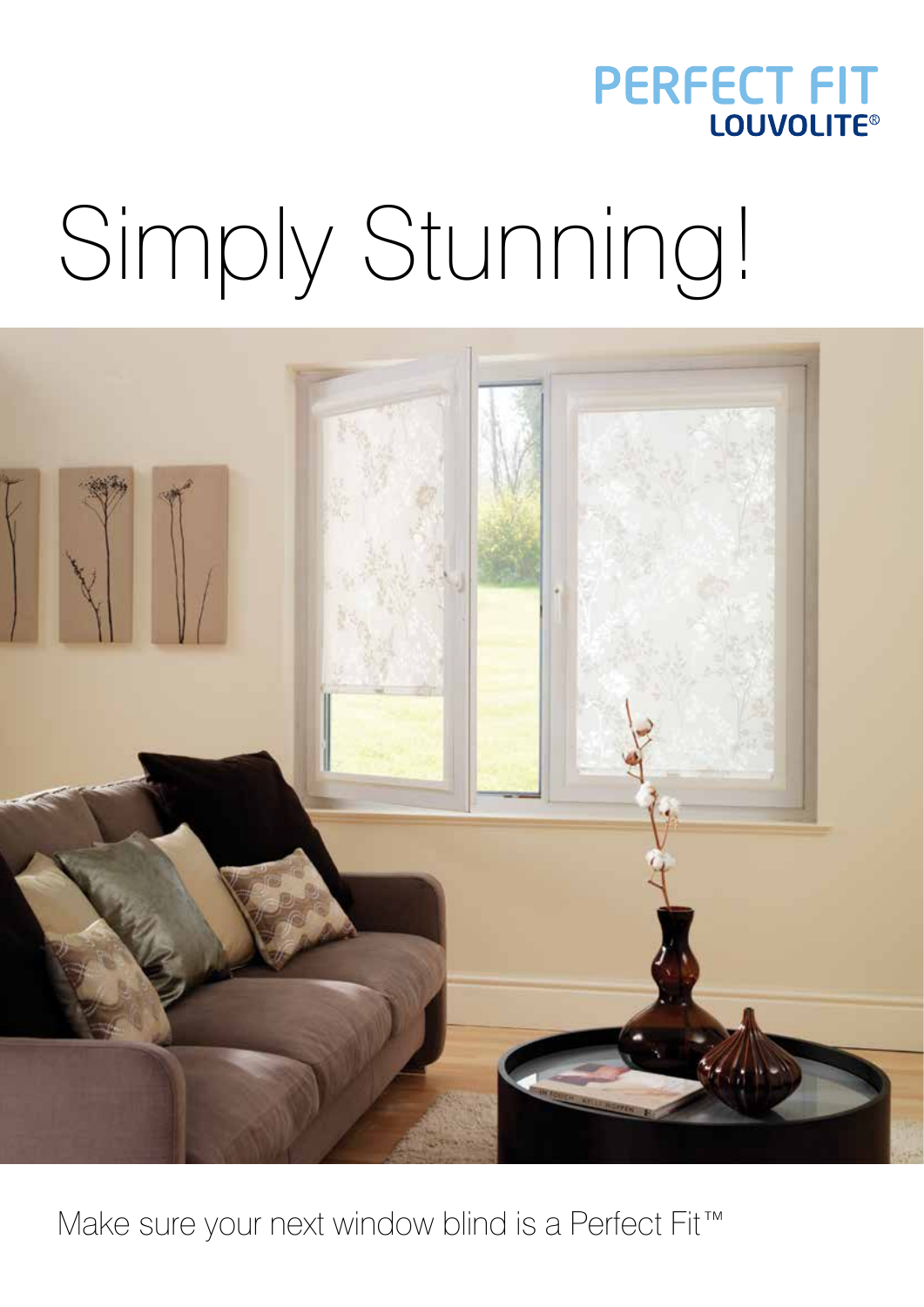

## Extraordinary Transformations with Louvolite Perfect Fit®



### **PERFECT FIT LOUVOLITE®**

"The most stylish and contemporary roller, pleated & venetian blinds on the market"

#### Roller, pleated and venetian blinds for double glazed windows, doors and conservatories

Louvolite Perfect Fit® is the most attractive and innovative window blind available on the market today. The system is unique because the window blind fits neatly into a stylish frame, which moves together with the windows and doors when they are opened and closed giving you the perfect combination of shade and ventilation.

- A huge range of fabric colours and textures to match your interior design scheme
- No drilling or screwing into your window frames for a quick and clean installation
- Reduced gaps at the edge of the blinds increases your privacy
- Child safe because there are no loose cords or loops
- Leaves window sills clutter free
- Easily removable for cleaning







Perfect Fit™ is a recognised child safe product in accordance with BBSA regulations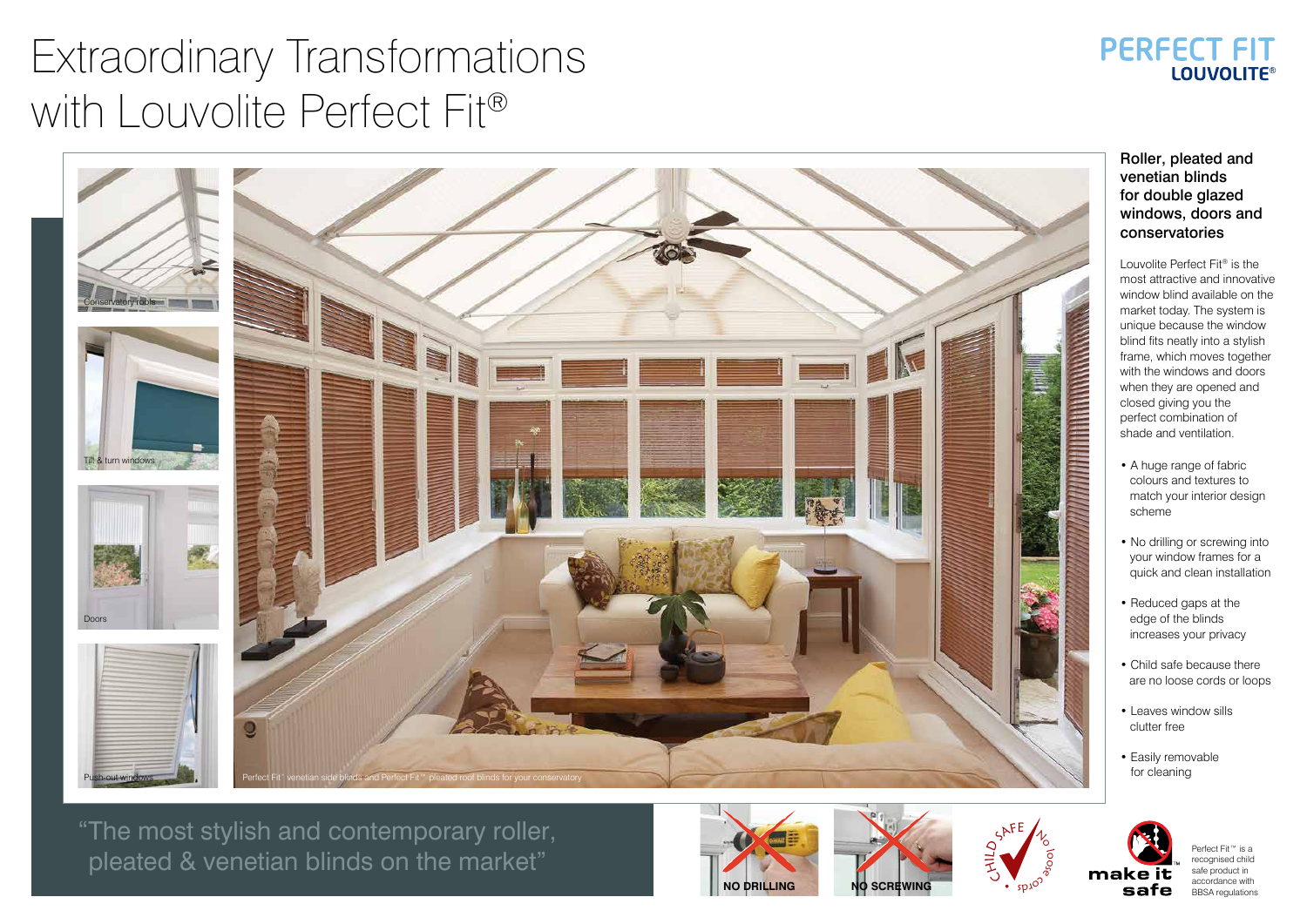### Create the Perfect Home

Kitchens, conservatories, bedrooms, living-rooms...

"Perfect Fit™ can be fitted onto most double glazed windows anywhere in the home"

### **PERFECT FIT LOUVOLITE®**

Louvolite Perfect Fit<sup>®</sup> is a revolutionary system that enables window blinds to be fitted perfectly onto most double glazed windows and doors, with no holes drilled into your upvc frame! The unique Perfect Fit™ blind fits neatly onto the window and enhances your privacy because there are no gaps down the side of the blind. Whether you select a contemporary design for the living room, a blackout fabric for the bedroom or a moisture resistant print for the bathroom, our blind collection in combination with the Perfect Fit™ system is the ultimate in style.

#### Revolutionary Design

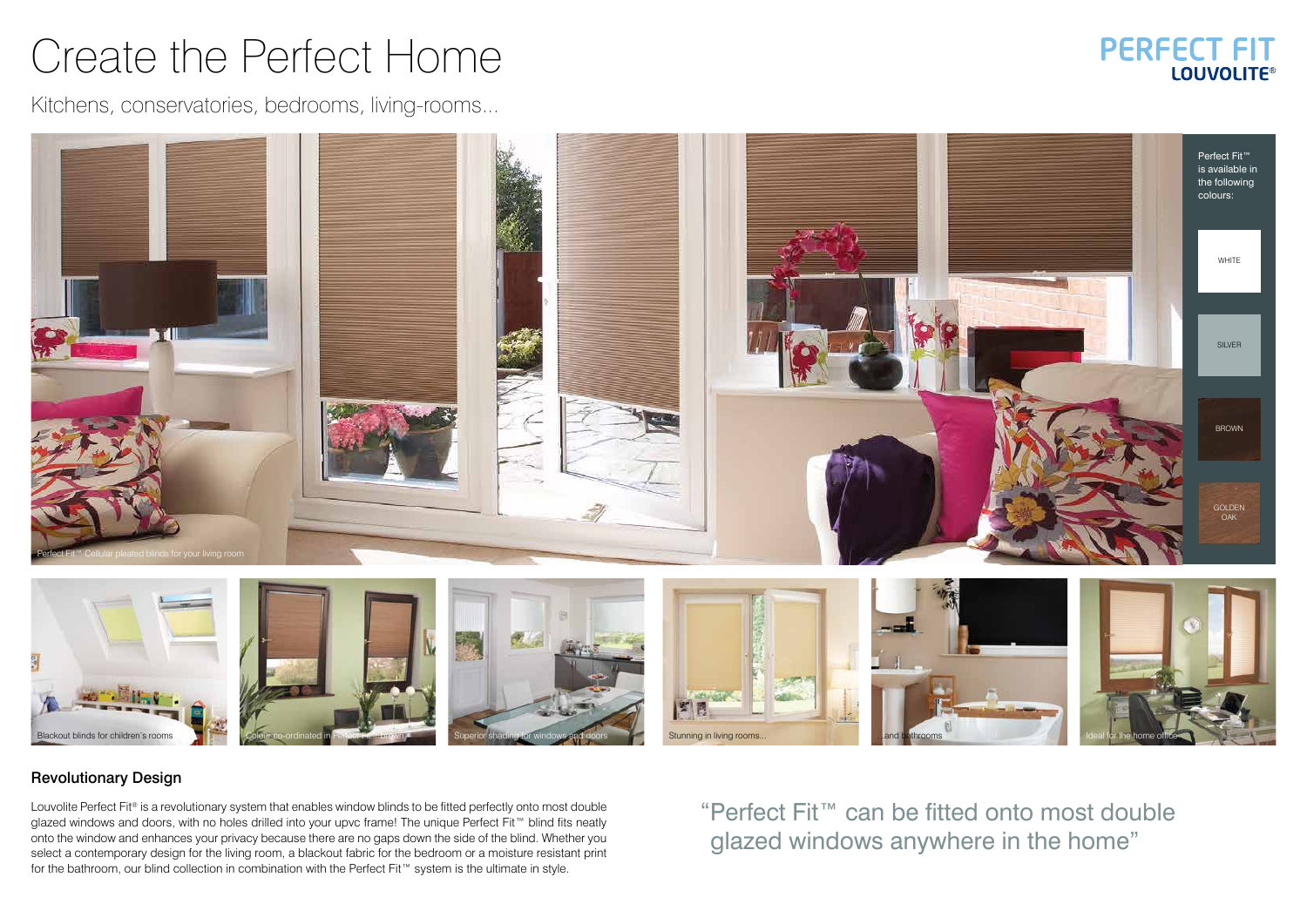## Saving You Money!

Create beautiful rooms with Louvolite Perfect Fit®

#### For the ultimate in style, the award winning Perfect Fit™ blind is the only choice to make.

One of the unique features of the Perfect Fit<sup>™</sup> frame is its outstanding thermal efficiency. The frame fits flush against your window to help reduce heat build up in summer and retain heat in winter, in turn keeping your cooling and heating bills to a minimum!



To further maximise the superb insulating qualities of the Perfect Fit™ system, you can choose to have one of our energy efficient fabrics and save yourself up to 15% on your fuel bills by reducing the heat loss through winter.

Two blinds in one! Pleated and roller blinds can be rotated 180° for increased privacy

### **PERFECT FIT LOUVOLITE®**



Potential home energy savings in a 3 bed deteached house



The window on the left has energy saving window blinds installed, providing insulation and reducing energy wastage.